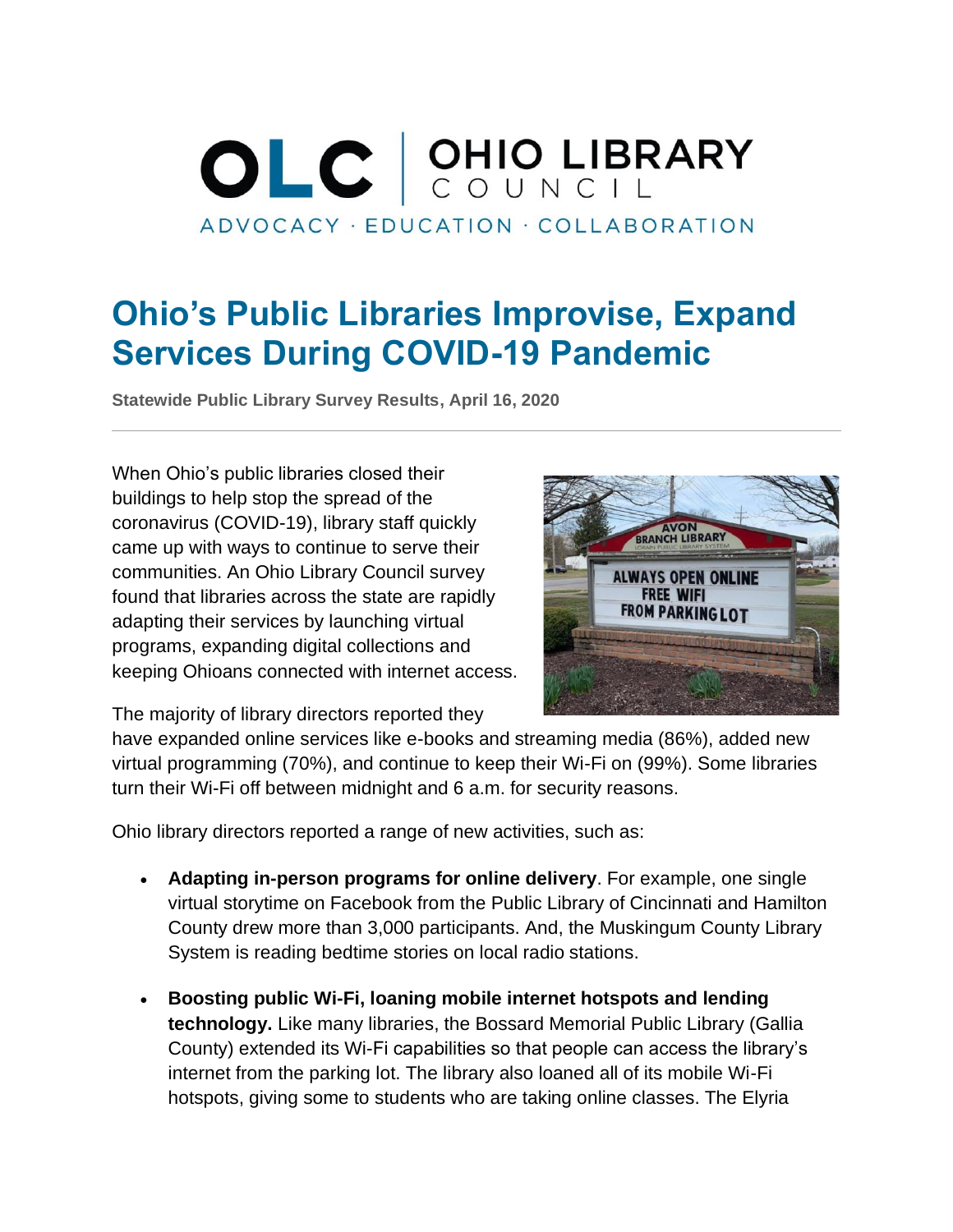Public Library loaned iPads to their local nursing home so residents could continue to read online and stay connected with their families.

- **Utilizing 3-D printers to make PPEs.** There are currently 25 library systems using their 3-D printers to make components for face shields and masks. The Greene County Public Library is partnering with local school and health districts to print mask clips. The Cleveland Public Library is printing 2,000 face shields for the city's first responders.
- **Serving as food access points for families.** With schools closed, more libraries have become drive-through or pick-up locations for grab-and-go meals. The Columbus Metropolitan Library partnered with the Children's Hunger Alliance to distribute food at three library locations.

"In the middle of this pandemic, our libraries are going above and beyond to continue serving their communities. Libraries are shifting programs online, keeping their Wi-Fi on, and creating new ways to serve everyone from toddlers to isolated seniors. Our libraries are also ready to support Ohio's recovery efforts with online courses and services for unemployed workers and small businesses. They are doing all of this as the demand for library services increases and we begin to see reductions in state funding."

 *— Michelle Francis, OLC's Executive Director*

### **Ohio Libraries Respond to COVID-19 Crisis**

### **Statewide Public Library Survey Results by the Numbers** [results collected April 6-14, 2020]

| Expanding online check-out services (eBooks, eAudiobooks, streaming<br>video and music) | 86% |
|-----------------------------------------------------------------------------------------|-----|
| Boosting public WiFi so people can access the internet from the parking lot*            | 99% |
| Processing online library card applications                                             | 67% |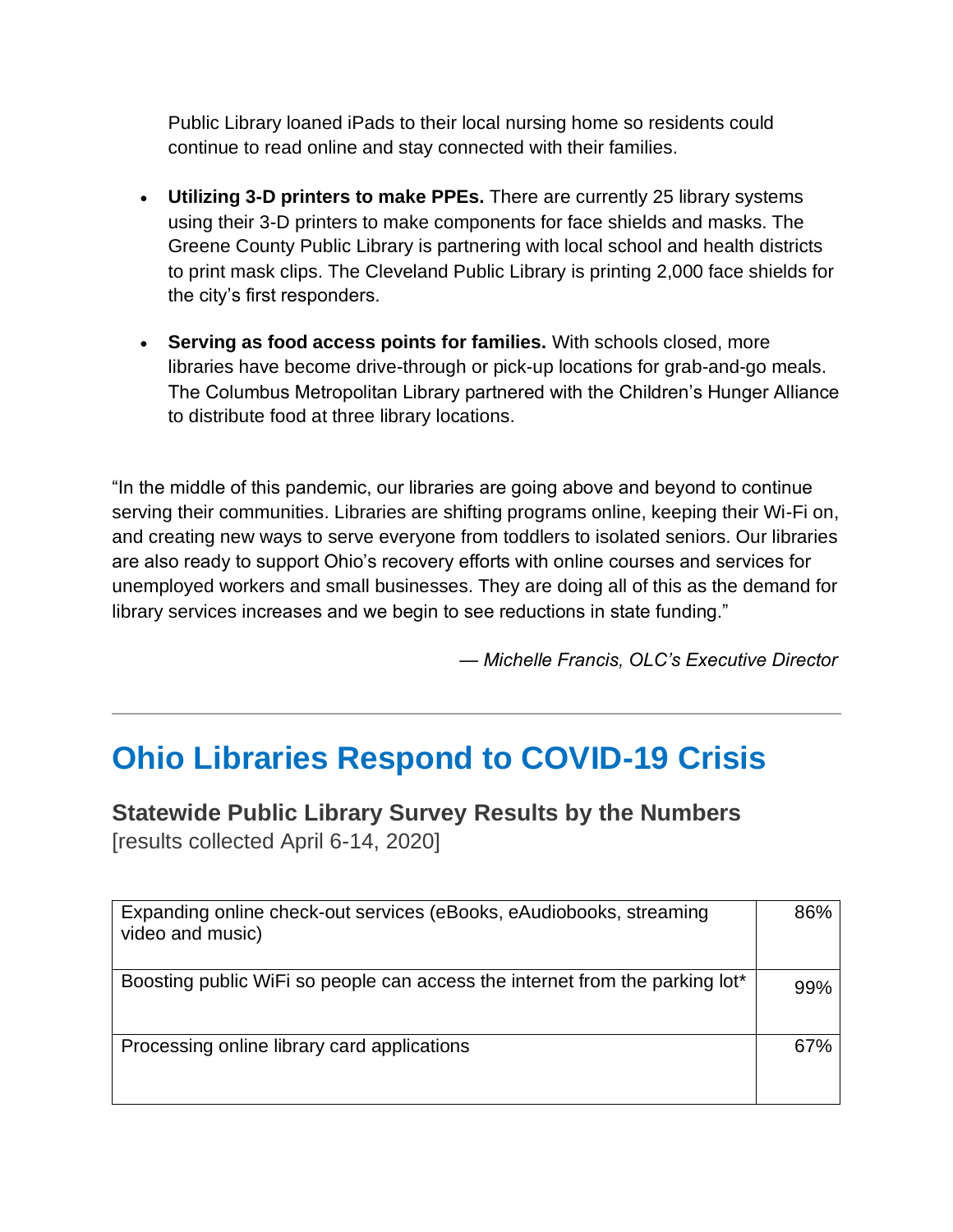| Suspending due dates/extending online renewal policies                                                | 99% |
|-------------------------------------------------------------------------------------------------------|-----|
| Providing virtual reference help                                                                      | 47% |
| Providing virtual storytimes                                                                          | 70% |
| Providing virtual book clubs                                                                          | 45% |
| Providing virtual arts and crafts projects                                                            | 45% |
| Providing online educational courses (Gale, LinkedIn Learning, Treehouse,<br>Language learning, etc.) | 85% |
| Providing virtual one-on-one tutoring (Tutor.com)                                                     | 10% |
| Promoting participation in the 2020 Census                                                            | 77% |
| Donating library supplies (masks, disinfectant wipes, hand sanitizer,<br>medical-grade gloves)        | 10% |
| Utilizing library makerspace items: 3-D printing PPEs and sewing of masks                             | 10% |

*\*Some libraries turn their WiFi off between midnight and 6 a.m. for security reasons.*

Ohio has 251 public library systems and the highest library use per capita in the United States. Learn more at [olc.org.](http://olc.org/)